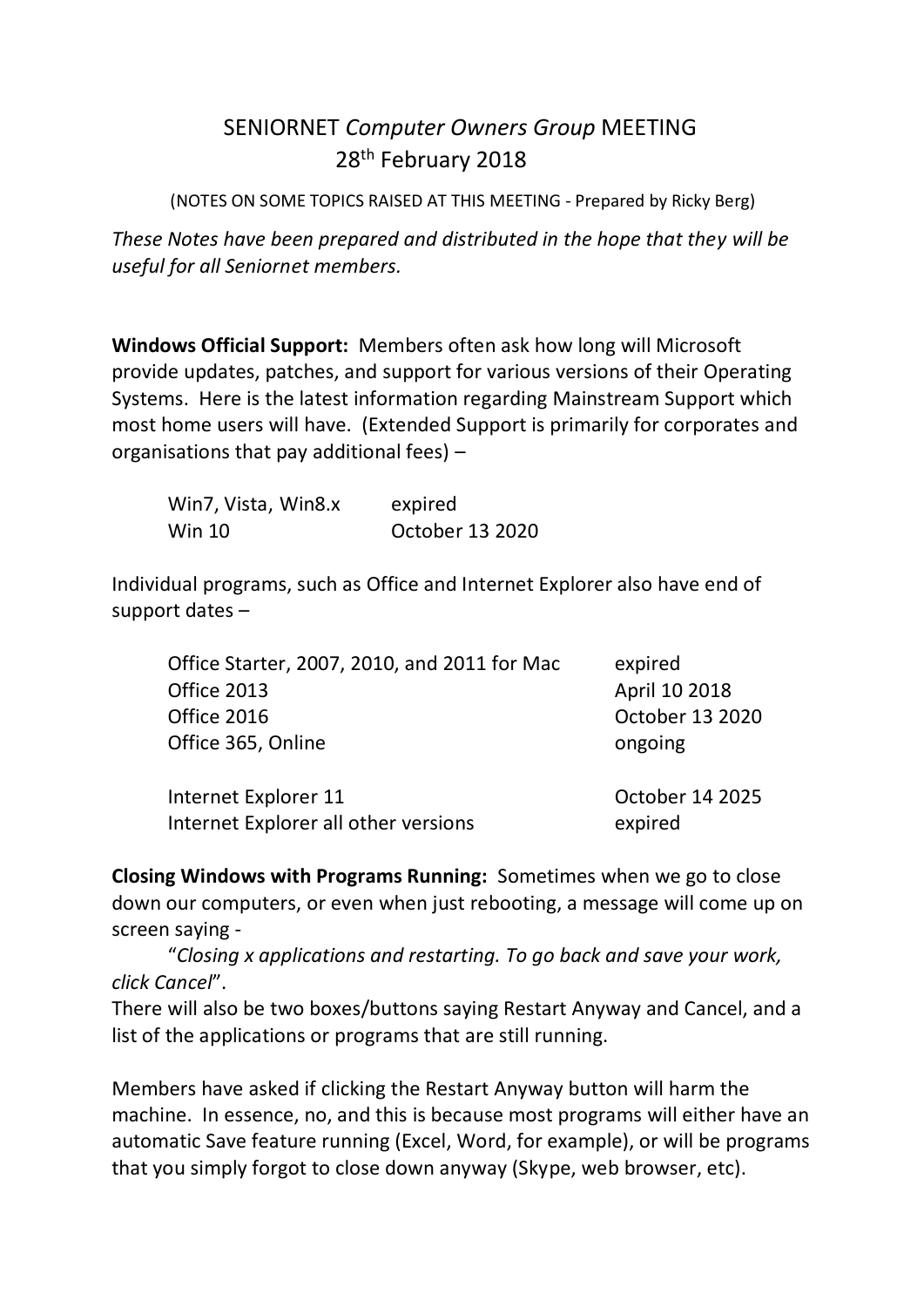However, the on-screen message is a reminder that you may very well have important data that should be saved before the machine shuts down, so hitting the Cancel button will allow you to go back and do this. The message window will also contain a list of the names of the programs in question, alongside their usual display icon, so it is easy to identify them.

**Timing Updates:** Constant updates to our computers these days seems to occupy a lot of time, and sometimes interferes with usage. These updates are, of course, essential to the correct and safe running of the computer, but we can take some steps to reduce it impacting on our daily usage. One of the simplest solutions is to perform these updates at a time when we are not using the machine, for example evenings when having dinner or watching TV. Some people simply leave their machines on overnight, maybe once a fortnight or once a month.

One question asked a lot is, can I turn off these updates? Essentially, no, nor should you for very good reasons. Even though you can change the times that these updates take place, and even turn off the Automatic Updates feature, this will affect only some updates or patches because the really important ones will still happen regardless of any settings you make.

*It is always recommended that the latest updates and patches to Microsoft/Apple/Android's Operating System be installed as it contains many improvements and, perhaps more importantly, security patches to protect against outside intrusions and viruses!*

**Deleting Google Accounts:** Due to one circumstance or another, we often end up with a couple of extra Google accounts. These may be a no longer used Gmail account with separate Sign-In User Name and Password, or some other Google service.

Getting rid of these extraneous accounts is quite simple –

- *1. Go to Google Account Settings.*
- *2. Select Delete your account or services under Account preferences.*
- *3. Click Delete Products. Note: You can also choose Delete Google Account and Data to remove your entire Google account (including your search history, Google Docs, AdWords and AdSense as well as other Google services).*
- *4. Select the Gmail account you want to delete.*